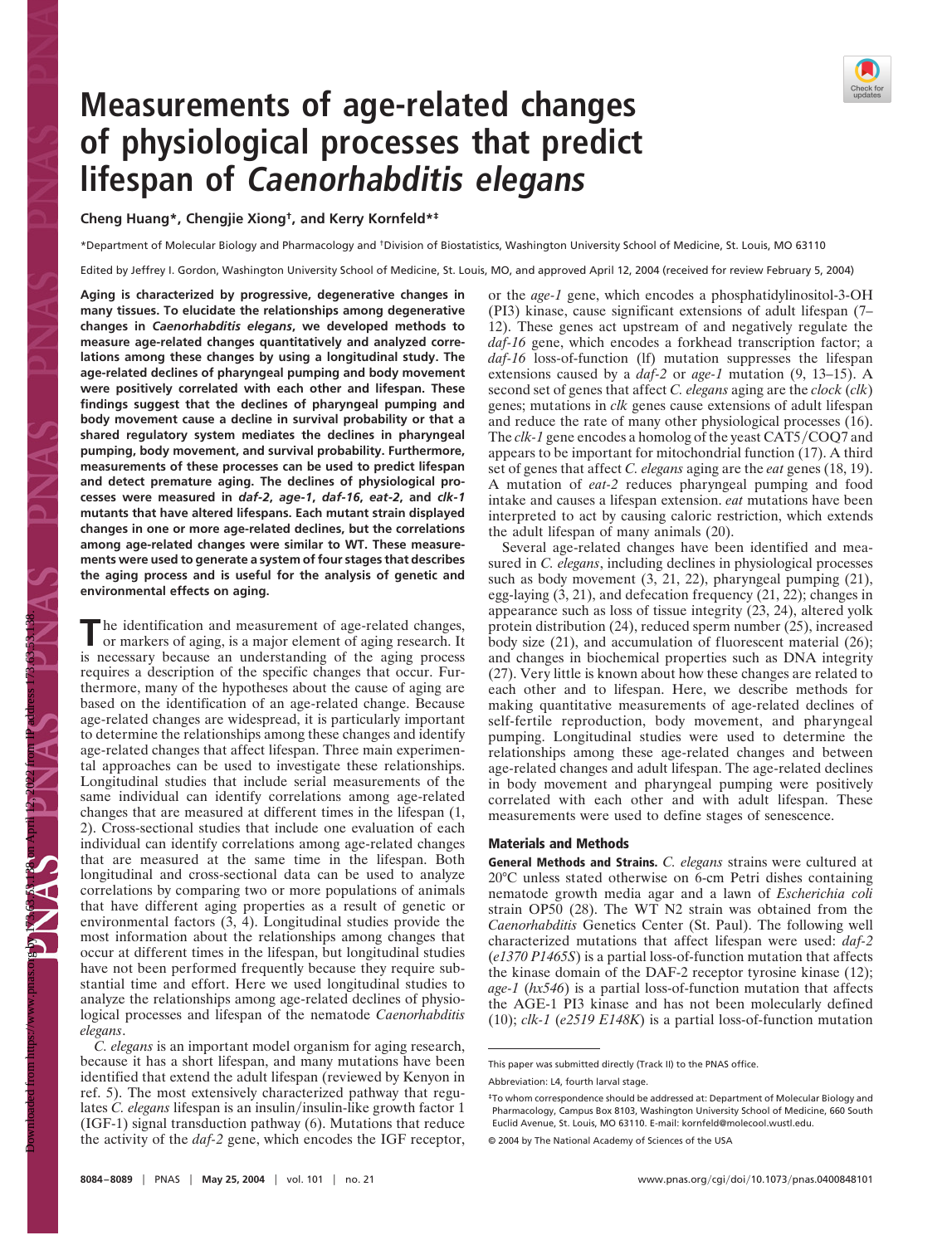

**Fig. 1.** Age-related change of pharyngeal pumping rate. Day zero animals were WT L4 hermaphrodites. Vertical bars represent the average number of pharyngeal contractions per minute and the standard deviation for live animals on each day ( $n = 11$  animals on day zero and fewer animals on later days). The standard deviation of replicate measurements of day 2 individuals is  $\approx$ 9% of the average value, indicating that the most of the variability is due to differences between individuals.

that affects the CLK-1 CAT5/COQ7  $(17)$ ; *eat-2*  $(ad465)$  is a strong loss-of-function or null mutation that would result in the production of only the first 45 amino acids of the EAT-2 non-alpha nicotinic acetylcholine receptor subunit (29, 30); and *daf-16* (*m26*) is a partial loss-of-function mutation that disrupts mRNA splicing of the DAF-16 Forkhead transcription factor (14, 15).

**Analyses of Aging Phenotypes.** Animals were synchronized by using a dissecting microscope to identify fourth larval stage (L4) hermaphrodites based on the size of the animal and the appearance of the vulva as a dark half circle. Animals have this appearance for  $\approx$  6 h (data not shown). Studies of aging were begun on day zero by placing one L4 hermaphrodite on a Petri dish. Hermaphrodites were transferred to a fresh Petri dish about every 2 days during the reproductive period (approximately the first 7 days) to eliminate self-progeny and transferred as necessary thereafter. Thus, hermaphrodites were analyzed in isolation rather than groups and provided abundant food in the form of live *E. coli*. Each hermaphrodite was examined every 1 or 2 days by using a dissecting microscope for the following phenotypes. (*i*) Self-fertile reproduction was assessed by the presence of larvae on the Petri dish. If the last progeny were produced during a 2-day scoring interval, then we assigned the last day of self-fertile reproduction as the first day of that scoring interval. (*ii*) Body movement was assessed by observation for 10–30 sec. Petri dishes were tapped against the microscope stage to stimulate movement before scoring. Animals were classified as fast moving if they exhibited continuous and well coordinated sinusoidal movements and not fast moving if they displayed discontinuous or sluggish movements. Fast body movement corresponds to a locomotion rate of  $>1$  mm per 10 sec when a ruler is used to measure the linear distance that the head of the animal moves. Our classification of fast body movement corresponds to type I of Hosono *et al.* (31) and class A of Herndon *et al.* (24). (*iii*) Pharyngeal pumping was assessed by observing the number of pharyngeal contractions during a 10-sec interval for longitudinal studies or a 60-sec interval for the data shown in Fig. 1. If pharyngeal pumping displayed an irregular rhythm, then we made multiple measurements and calculated an average value. Animals that displayed 0, 1–24, and  $\geq$  25 pharyngeal contractions per 10 sec were classified as not pumping, slow pumping, or fast pumping, respectively. (*iv*) An animal was classified as dead if it displayed no spontaneous movement and no responsive movement after prodding with a platinum wire.

Lifespan (LS) was defined as the time from day zero to the last day of survival. Animals that displayed traumatic or accidental death resulting from internally hatched progeny, an extruded gonad, or desiccation on the edge of the Petri dish were excluded from the data.

**Statistical Analyses.** The statistical comparison of two different strain distributions was done by the nonparametric log rank test (32). The correlation analysis was based on the Spearman rank correlation (33). The test of significance for these correlations was based on the corresponding asymptotic standard normal tests. The analysis of the prediction of age at death by variables self-fertile reproductive span, fast body movement span, fast pharyngeal pumping span, and pharyngeal pumping span was done by the logistic regression on ordinal response variable lifespan (34). All these estimates and tests were carried out by using PROC LIFETEST/SAS, PROC CORR/SAS, and PROC LOGISTIC/ SAS (SAS/STAT user's guide, Version 6, SAS Institute, Cary, NC).

## **Results**

**Quantitative Measurements of Age-Related Changes of Physiological Functions.** To analyze relationships among age-related changes, we chose to measure three physiological processes that can be observed with a dissecting microscope with minimal disturbance of the animal: pharyngeal pumping, body movement, and selfprogeny production. The pharynx is a neuromuscular organ that undergoes rhythmic contractions (5). The contractions can be counted, and the rate displays an age-related decline (21, 31). WT L4 hermaphrodites, defined as day 0 for our aging studies, displayed  $180 \pm 100$  pharyngeal pumps per minute, and the rate increased to  $320 \pm 80$  by day 2 (Fig. 1). The pharyngeal pumping rate declined gradually from day 2 until day 7 to  $180 \pm 50$  per minute and rapidly from day 7 until day 10 to 30  $\pm$  30 per minute; pharyngeal pumping ceased entirely over the next several days.

To develop quantitative measurements that are well suited for correlation studies, we used this analysis to define three states of pharyngeal pumping: fast pharyngeal pumping is >149 per minute, slow pharyngeal pumping is 6–149 per minute, and no significant pharyngeal pumping is  $< 6$  per minute. These rates were calculated from observations of individual hermaphrodites for 10-sec periods (see *Materials and Methods*). We refer to the time from day zero to the last day of fast pharyngeal pumping as the fast pharyngeal pumping span and the time from day zero to the last day of slow pharyngeal pumping as the pharyngeal pumping span. For WT animals, the mean fast pharyngeal pumping span was 8.1 ( $\pm$ 2.1) days and the mean pharyngeal pumping span was 11.8 ( $\pm$ 3.0) days (Table 1). This approach yields two values that measure the middle and the end of the decline of pharyngeal pumping.

The body movement of a young adult hermaphrodite is relatively continuous and exhibits a well coordinated, sinusoidal pattern. As an animal ages, its body movement becomes progressively less continuous and coordinated and ultimately stops altogether. This process has been measured quantitatively by counting backward waves per minute on each day of adulthood (21). A single value for each individual or population that can be used for correlation studies has been derived from such data by calculating the rate of decline of body movement and/or the x-intercept of this line (3, 22). The decline of body movement has also been measured by classifying worms into three groups based on qualitative descriptions of body movement (24, 31). We used a qualitative description to classify worms as fast moving if they displayed continuous, well coordinated sinusoidal movement and not fast moving if they displayed discontinuous or sluggish movement (see *Materials and Methods*). To derive a single value that is well suited for correlation studies, we measured the time of the transition from fast body movement to non-fast body movement. We refer to the time from day zero to the last day of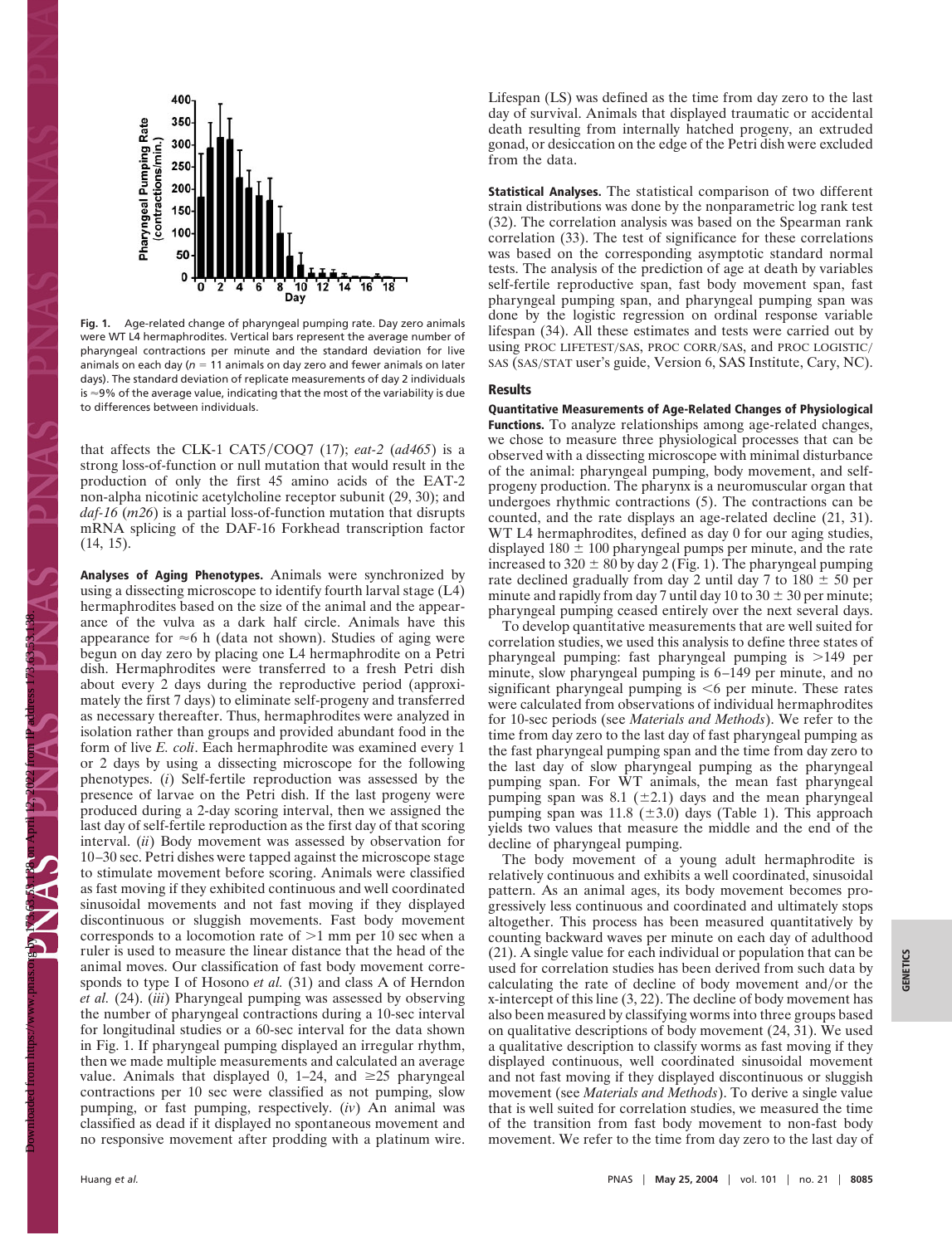#### **Table 1. Age-related declines of physiological processes in WT and mutant worms**

| Genotype      | Self-fertile<br>reproductive span <sup>†</sup> | Fast body<br>movement span <sup>+</sup> | pharyngeal<br>pumping span <sup>t</sup> | Pharyngeal<br>pumping span <sup>+</sup> | Lifespan <sup>†</sup> | $N^{\ddagger}$ |
|---------------|------------------------------------------------|-----------------------------------------|-----------------------------------------|-----------------------------------------|-----------------------|----------------|
| WT 20°C       | $5.8 \pm 2.0$                                  | $8.2 \pm 1.7$                           | $8.1 \pm 2.1$                           | $11.8 \pm 3.0$                          | $15.2 \pm 3.6$        | 180            |
| WT 15°C       | $8.9 \pm 2.2**$                                | $14.0 \pm 4.5**$                        | $12.4 \pm 3.6**$                        | $19.3 \pm 5.9**$                        | $25.0 \pm 6.6**$      | 87             |
| daf-2 (e1370) | $6.3 \pm 1.5$                                  | $15.6 \pm 3.7**$                        | $10.1 \pm 6.9**$                        | $21.0 \pm 7.8**$                        | $34.6 \pm 10.2**$     | 114            |
| age-1 (hx546) | $5.8 \pm 1.5$                                  | $10.8 \pm 2.1**$                        | $8.5 \pm 1.9$                           | $15.2 + 4.7**$                          | $24.8 \pm 7.1**$      | 134            |
| daf-16 (m26)  | $6.0 \pm 1.6$                                  | $7.5 + 1.4**$                           | $7.1 \pm 1.3**$                         | $9.1 \pm 2.2**$                         | $12.8 \pm 2.5**$      | 84             |
| eat-2 (ad465) | $10.0 \pm 3.3**$                               | $10.5 \pm 3.1**$                        | N.A. <sup>5</sup>                       | $13.1 \pm 3.9**$                        | $18.0 \pm 4.5$ **     | 74             |
| clk-1 (e2519) | $6.9 \pm 2.1**$                                | $8.1 \pm 2.5$                           | $7.4 \pm 3.7$                           | $12.6 \pm 5.6**$                        | $16.7 \pm 7.7**$      | 74             |
|               |                                                |                                         |                                         |                                         |                       |                |

†Values in days are the mean of the population and the standard deviation. Each mutant was compared to WT 20°C by the nonparametric log rank test that compares strain distributions. **\***,  $P < 0.05$ ; **\*\***,  $P < 0.005$ .<br><sup>‡</sup>The number of hermaphrodites analyzed.

§This value cannot be determined for *eat-2* mutants because they typically do not display fast pharyngeal pumping.

fast body movement as the fast body movement span. WT hermaphrodites had a mean fast body movement span of 8.2  $(\pm 1.7)$  days (Table 1).

Self-fertile hermaphrodites display an age-related decline in progeny production that has been measured by determining the number of progeny produced on each day of adulthood (3, 21, 26). We classified animals as producing live progeny or failing to do so and measured the time of this transition. We refer to the time from day zero to the last day of self-progeny production as the self-fertile reproductive span. WT hermaphrodites had a mean self-fertile reproductive span of 5.8 ( $\pm$ 2.0) days (Table 1).

Fig. 2*A* shows the age-related declines in self-fertile reproduction, fast body movement, fast pharyngeal pumping, pharyngeal pumping, and survival as a function of time. These five measures represent the progressive, age-related deterioration that occurs in adult animals.

**Correlations Among Age-Related Changes in WT Animals.** To determine the relationships among age-related changes in physiological processes and lifespan, we performed a longitudinal study by separately maintaining 180 WT hermaphrodites and serially measuring self-progeny production, body movement, pharyngeal pumping, and survival for each worm. One method to analyze these data is to plot these traits versus lifespan for each individual. Self-fertile reproductive span was not correlated with lifespan (Fig. 3*A*), whereas fast body movement span, fast pharyngeal pumping span, and pharyngeal pumping span were positively correlated with lifespan (Fig. 3 *B*–*D*). A second method of data analysis was the Spearman rank correlation (33). This method generates a list of the same individuals ranked from highest to lowest for each trait. A comparison of two lists determines an *r* value between  $+1$  and  $-1$ . An *r* value of  $+1$ indicates a perfect positive correlation and means that the same individual scored first for traits A and B, the same individual scored second for traits A and B, etc. An  $r$  value of  $-1$  indicates a perfect negative correlation and means that the individual that scored first for trait A scored last for trait B, etc. An *r* value of 0 indicates no correlation and means that the individual that scored first for trait A scored approximately in the middle for trait B, etc. Self-fertile reproductive span was not correlated with any other phenotypes (Table 2, first through fourth rows). By contrast, lifespan displayed a positive correlation with fast body movement span  $(r = 0.45, P < 0.0001)$ , fast pharyngeal pumping span ( $r = 0.49$ ,  $P < 0.0001$ ), and pharyngeal pumping span ( $r =$ 0.83,  $P < 0.0001$ ). Fast body movement span was also positively correlated with fast pharyngeal pumping span ( $r = 0.69$ ,  $P <$ 



**Fig. 2.** Mutations of *daf-2, age-1, daf-16, eat-2*, and *clk-1* affect specific aging phenotypes. (*A*) WT L4 hermaphrodites were placed on individual Petri dishes and monitored for self-progeny production, fast body movement, fast pharyngeal pumping, any pharyngeal pumping, and survival. The percent of animals in the population ( $n = 180$ ) that displayed the phenotype is graphed versus time in days. ( $B$ – $E$ ) Mutant animals were analyzed similarly to WT animals. Table 1 shows the alleles, number of animals analyzed, and calculated mean values. The plots show self-fertile reproduction (*B*), fast body movement (*C*), fast pharyngeal pumping (*D*), pharyngeal pumping (*E*), and survival (*F*) versus age in days.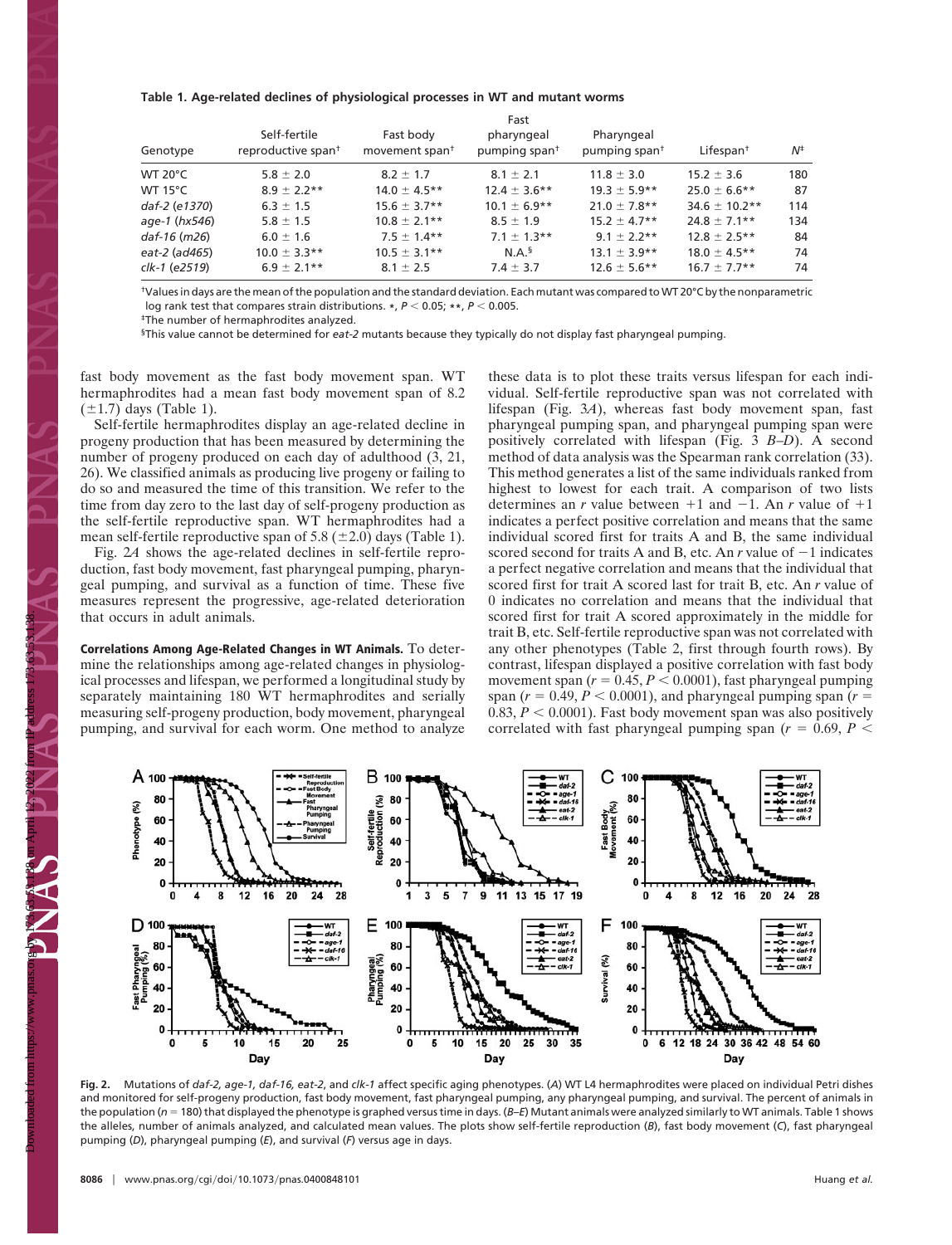

**Fig. 3.** Longitudinal analysis of correlations between the declines of physiological processes and lifespan. Each point represents data for one WT hermaphrodite or more than one hermaphrodite in cases where multiple animals had identical values ( $n = 180$ ). The lifespan and self-fertile reproductive (*A*), fast body movement (*B*), fast pharyngeal pumping (*C*), and pharyngeal pumping (*D*) spans are shown.

0.0001) and pharyngeal pumping span  $(r = 0.48, P < 0.0001)$ . Fast pharyngeal pumping span was positively correlated with pharyngeal pumping span  $(r = 0.61, P < 0.0001)$  (Table 2).

The positive correlations between lifespan and fast body movement span, fast pharyngeal pumping span, and pharyngeal pumping span indicate that these measurements can be used to predict lifespan. For example, if worm A displays pharyngeal pumping for 1 day longer than worm B, then worm A will probably live longer than worm B. The prediction of lifespan is expressed as the probability or odds that death will occur at or after a specified future time, and a higher value predicts a longer lifespan. Two individuals are compared by dividing the odds that death will occur at or after a specified time to yield an estimated odd ratio. Our data show that when the fast body movement span is increased by 1 day, the estimated odd ratio of death at or after a specified time is 1.75 (95% confidence interval from 1.48 to 2.05,  $P < 0.0001$ ). When fast pharyngeal pumping span is increased by 1 day, the estimated odd ratio of death at or after a specified time is 1.71 (95% confidence interval from 1.49 to 1.96,  $P < 0.0001$ ). When pharyngeal pumping span is increased by 1 day, the estimated odd ratio of death at or after a specified

| Table 2. Spearman rank correlation values |  |  |  |
|-------------------------------------------|--|--|--|
|-------------------------------------------|--|--|--|

|             |  | time is 2.80 (95% confidence interval from 2.39 to 3.28, $P \leq$ |  |  |  |  |
|-------------|--|-------------------------------------------------------------------|--|--|--|--|
| $0.0001$ ). |  |                                                                   |  |  |  |  |

**Analysis of Declining Physiological Functions in daf-2, age-1, daf-16, eat-2, and clk-1 Mutants.** To determine how mutations that affect lifespan affect these age-related changes, we performed a longitudinal analysis of *daf-2* (*e1370*), *age-1* (*hx546*), *daf-16* (*m26*), *eat-2* (*ad465*), and *clk-1* (*e2519*) (see *Materials and Methods* for a description of these alleles). *daf-2* (*e1370*) and *age-1* (*hx546*) caused a similar pattern of changes. Both mutations significantly extended the fast body movement span, pharyngeal pumping span, and lifespan and did not significantly affect the self-fertile reproductive span (Table 1, third and fourth rows, and Fig. 2). *daf-2* (*e1370*) significantly extended the fast pharyngeal pumping span, whereas *age-1*(*hx546*) caused a small extension that was not statistically significant. *daf-16* (*m26*) significantly shortened the fast body movement span, fast pharyngeal pumping span, pharyngeal pumping span, and lifespan and did not significantly affect the self-fertile reproductive span (Table 1 and Fig. 2). *eat-2* (*ad465*) significantly extended the self-fertile reproductive span, fast body movement span, pharyngeal pumping span, and lifespan (Table 1 and Fig. 2). The fast pharyngeal pumping span cannot be scored in *eat-2* mutants because they usually do not display fast pharyngeal pumping even as young adults. *clk-1* (*e2519*) caused a small but significant extension of the self-fertile reproductive span, pharyngeal pumping span, and lifespan (Table 1 and Fig. 2).

To determine the relationships among these age-related changes in the mutant strains, we analyzed the longitudinal data by using the Spearman rank correlation method (Table 2). The correlations among aging phenotypes in the mutant strains were very similar to those of WT animals. For WT hermaphrodites, the four correlation values involving self-fertile reproductive span were not significantly different from zero. For the mutants, 18 of 19 correlation values involving self-fertile reproductive span were not significantly different from zero (Table 2, first through fourth rows). For WT hermaphrodites, the six correlations among fast body movement span, fast pharyngeal pumping span, pharyngeal pumping span, and lifespan were positive. For the mutants, 26 of 27 of these correlations were positive (Table 2, fifth through tenth rows).

The mean values for WT and the five mutant strains (total  $n =$ 6) were analyzed by using the Spearman rank correlation method. This analysis identified the same pattern of correlations as the longitudinal analysis of WT (Table 2, column 8). Thus, the same pattern of correlations was observed within six genetically

| Spans <sup>†</sup> | $WT^+$   | $d$ af-2 <sup><math>\pm</math></sup> | age- $1^{\ddagger}$ | $d$ af-16 <sup><math>\pm</math></sup> | $eat-2‡$          | $dk-1$ <sup><math>\ddagger</math></sup> | Interstrain <sup><math>+</math></sup> |
|--------------------|----------|--------------------------------------|---------------------|---------------------------------------|-------------------|-----------------------------------------|---------------------------------------|
| RS/MS              | 0.06     | $-0.01$                              | $-0.10$             | $-0.002$                              | 0.15              | $-0.11$                                 | $-0.03$                               |
| RS/FPS             | $-0.05$  | 0.01                                 | 0.04                | $-0.15$                               | N.A. <sup>5</sup> | $-0.08$                                 | $-0.15$                               |
| RS/PS              | $-0.05$  | 0.12                                 | $-0.18*$            | $-0.08$                               | 0.06              | $-0.15$                                 | 0.17                                  |
| RS/LS              | 0.03     | 0.03                                 | $-0.17$             | $-0.07$                               | 0.11              | $-0.15$                                 | 0.17                                  |
| MS/FPS             | $0.69**$ | $0.21*$                              | $0.49**$            | $0.50**$                              | N.A.              | $0.64**$                                | $1.00**$                              |
| MS/PS              | $0.48**$ | $0.23*$                              | $0.58**$            | $0.43**$                              | $0.68**$          | $0.70**$                                | $0.94*$                               |
| MS/LS              | $0.45**$ | $0.35**$                             | $0.48**$            | $0.34**$                              | $0.58**$          | $0.67**$                                | $0.94*$                               |
| FPS/PS             | $0.61**$ | $0.33**$                             | $0.40**$            | $0.46**$                              | N.A.              | $0.72**$                                | $0.90*$                               |
| FPS/LS             | $0.49**$ | 0.14                                 | $0.33**$            | $0.31**$                              | N.A.              | $0.74**$                                | $0.90*$                               |
| PS/LS              | $0.83**$ | $0.50**$                             | $0.58**$            | $0.68**$                              | $0.76**$          | $0.95**$                                | $1.00**$                              |

†Each line shows the correlation between two spans. RS, self-fertile reproductive span; MS, fast body movement span; FPS, fast pharyngeal pumping span; PS, pharyngeal pumping span; LS, lifespan.

‡Mutant alleles and the number of animals analyzed are shown in Table 1. Interstrain values were derived by using the mean of the six populations. Values were determined by using Spearman rank correlation.  $*$ ,  $P < 0.05$ ;  $**$ ,  $P < 0.005$ 

§FPS was not determined for *eat-2* mutants because they typically do not display fast pharyngeal pumping.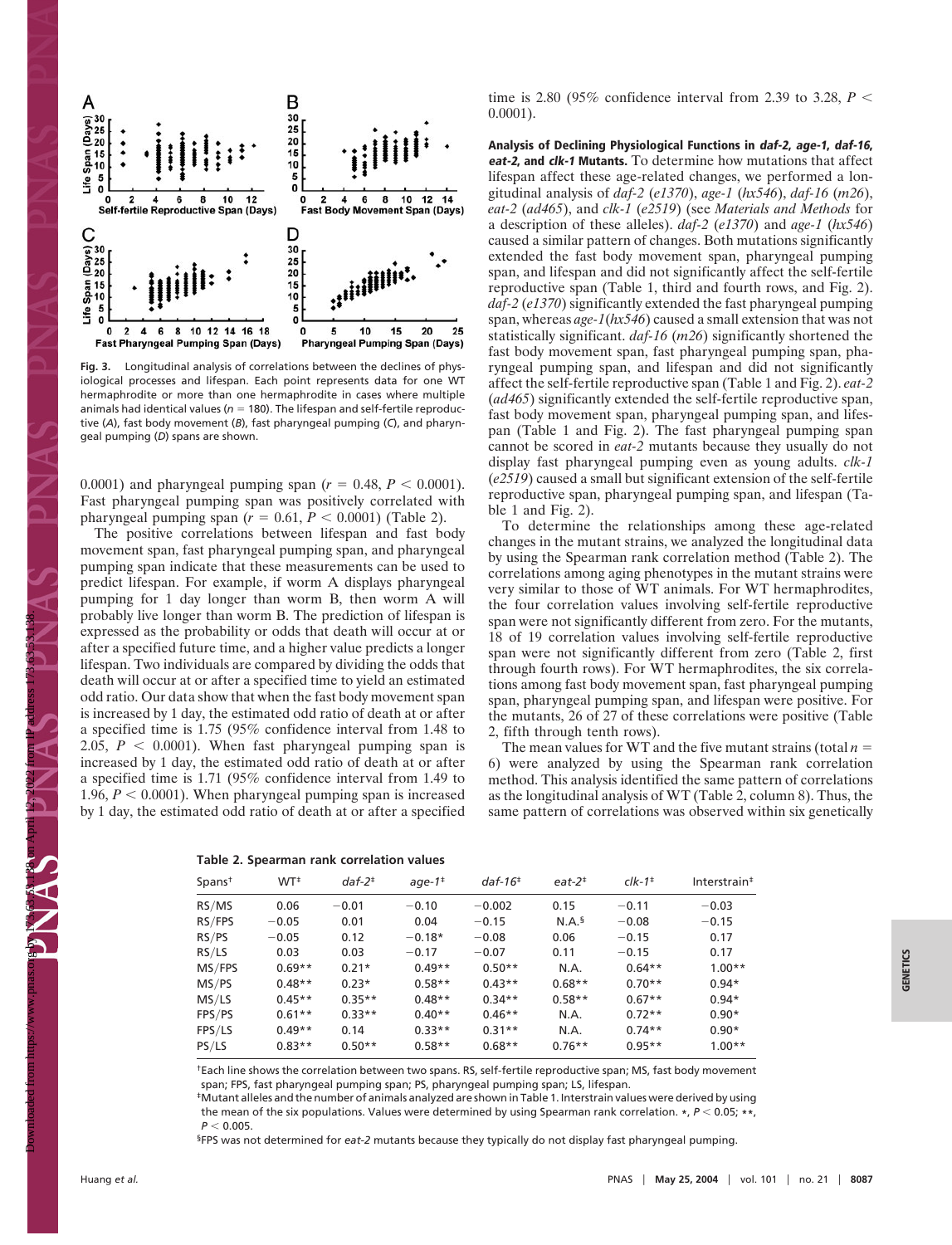

**Fig. 4.** Stages of *C. elegans* aging. (*A*) Horizontal bars represent the average time in days spent in stages I–IV (described in text). The mutant alleles, number of animals analyzed, and mean values for age-related traits are shown in Table 1. Animals were analyzed at 20°C except for WT 15°C. (*B*) The fraction of the mean lifespan occupied by each stage was calculated by setting the mean lifespan equal to 100%.

homogeneous populations analyzed by longitudinal studies and in a comparison among these six different strains.

**Stages of C. elegans Aging.** The measurements of age-related declines of physiological processes were used to define stages of *C. elegans* aging. Stage I is the period of progeny production and is defined as the time from L4 to the end of the self-fertile reproductive span. Stage II is a post reproductive period characterized by vigorous motor activity and is defined as the time from the end of stage I to the end of the fast body movement span. Stage III is a period of reduced motor activity and is defined as the time from the end of stage II to the end of the pharyngeal pumping span. Stage IV is a period of minimal motor activity and is defined as the time from the end of stage III to the end of the lifespan.

Fig. 4*A* displays the duration by using an absolute time scale; Fig. 4*B* uses a relative time scale to display the proportion of each stage in the adult lifespan. To investigate the ability of this staging system to distinguish lifespan extensions caused by different mechanisms, we analyzed the effects of temperature and five mutations. Lower temperatures extend *C. elegans* lifespan, whereas higher temperatures shorten lifespan (26). Temperature has similar effects on many poikilotherm animals, and one model is that these effects are caused by a global change in the rates of chemical reactions (26). Fig. 4*A* shows that WT animals raised at 15°C displayed a significant lifespan extension compared to animals raised at the normal culture temperature of 20°C. Fig. 4*B* shows that the proportion of the lifespan represented by each stage is almost the same for WT animals raised at 15°C and 20°C. By contrast, the five mutant strains did not display proportional changes of each stage. *daf-2* and *age-1* mutants displayed strikingly similar patterns; compared to WT animals, stage I was reduced and stage IV was expanded (Fig. 4*B*). *daf-16* mutants displayed a reduction of stages II and III and an increase of stages I and IV compared to WT. *eat-2* mutants displayed a very long stage I and a significantly reduced stage II compared to WT. *clk-1* mutants displayed a reduction of stage II and small increases of stages I and III compared to WT.

## **Discussion**

Downloaded from https://www.pnas.org by 173.63.53.138 on April 12, 2022 from IP address 173.63.53.138.

**Relationships Among Age-Related Changes.** Aging is characterized by concurrent declines in the function of most or all tissues. It is important to determine the extent to which these declines are coordinated and the mechanisms that regulate this coordination. Studies of humans indicate that an individual can display some traits that are more aged and some traits that are less aged than the norm for individuals of that chronological age, raising the possibility that the rate of aging of different tissues is not highly coordinated (35). We used longitudinal studies that involved serial measurements of five traits in each individual to investigate the relationships among age-related changes that occur at different times. In WT animals, the declines of body movement,

pharyngeal pumping, and lifespan were all positively correlated, whereas the self-fertile reproductive span did not correlate with these traits. Longitudinal analyses with *daf-2*, *age-1*, *daf-16*, *eat-2*, and *clk-1* mutant strains revealed essentially the same correlations. The correlations among the five mutant strains and WT also yielded the same pattern, although this analysis involved the smallest data set  $(n = 6)$  and was complicated by the fact that each strain was genetically different. Thus, these correlations are robust and reproducible. To analyze physiological processes that decline continually, such as pharyngeal pumping, we chose to measure specific transitions. The result that fast pharyngeal pumping span and pharyngeal pumping span were positively correlated and had similar correlations with lifespan validates this approach and indicates that the choice of these specific transitions does not significantly affect the outcome of the study.

Several previous studies have analyzed relationships among age-related changes of *C. elegans*. Bolanowski *et al.* (22) observed no correlation between the lifespan and the rate of decline in movement wave frequency or the decline of defecation frequency when using a longitudinal analysis of WT hermaphrodites. Hosono *et al.* (31) showed that WT hermaphrodites that display rhythmic sinusoidal body movement have a longer lifespan and a higher pharyngeal pumping rate than similarly aged worms that lack this body movement. Johnson (3) analyzed correlations among long-lived recombinant inbred *C. elegans* lines. There was no correlation between the length of the reproductive period and lifespan and a positive correlation between the calculated time of movement cessation and lifespan. The studies described here differ from previous analyses in the following important respects. (*i*) Different measurements of age-related changes of pharyngeal pumping and body movement were used. (*ii*) The Spearman rank correlation method was used for data analysis. (*iii*) The five mutant strains were not included in previous studies. (*iv*) Six of the 10 correlations analyzed in Table 2 have not been previously characterized. Whereas previous studies have yielded various conclusions about the relationship between body movement and lifespan, our findings strongly support the positive correlation between the decline of body movement and lifespan.

A correlation between two age-related changes indicates that the declines are regulated by a common mechanism and/or the two processes are causally connected. The declines of pharyngeal pumping and body movement are positively correlated. Thus, a common regulatory system may mediate the decline of body movement and pharyngeal pumping; alternatively, the decline in pharyngeal pumping may cause a decline in body movement and/or the decline in body movement may cause a decline in pharyngeal pumping. Furthermore, the decline of body movement and pharyngeal pumping were positively correlated with lifespan. Thus, a common regulatory system may mediate all three declining processes and/or the declines of pharyngeal pumping and body movement may cause a reduced life expect-